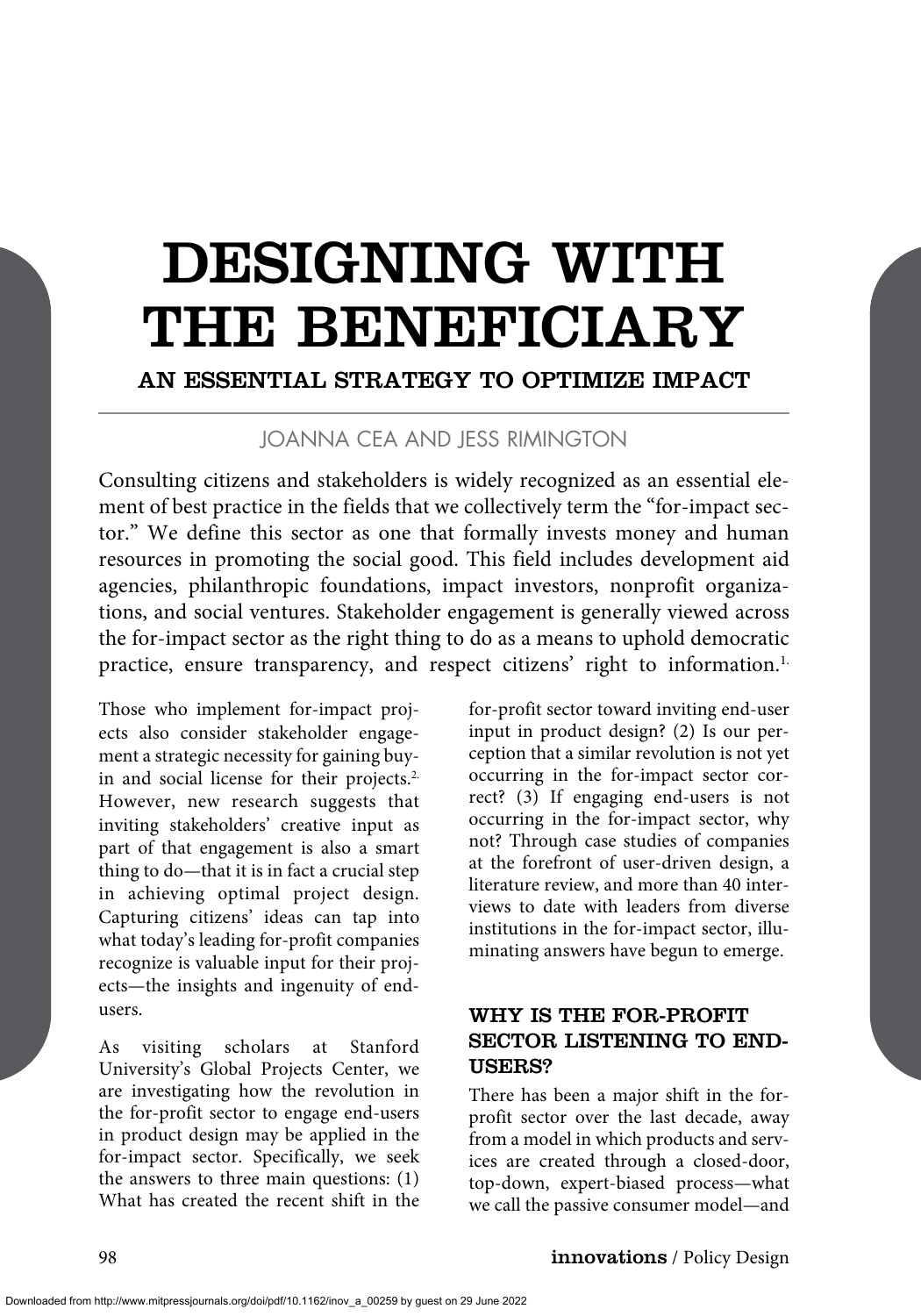toward a model based on open, crowdsourced, user-driven strategies—the engaged "prosumer" model. In the prosumer model, end-users help to shape/create the products they consume.<sup>3.</sup> Many companies have come to recognize that, to have an edge over their competition, they must regularly engage endusers in testing assumptions and get their insights into what consumers want—in short, they create solutions together.<sup>4.</sup>

Many companies today are increasingly competing with one another to persuade end-users not only to buy their products but to participate in shaping and promoting them.5. Hungry for innovative ideas that meet consumers' needs, companies such as Google, LinkedIn, and Etsy are including end-users in their product design, branding, marketing, and even hiring processes.<sup>6.</sup> But it's not just tech companies that are doing this; firms as varied as Home Depot, Bank of America, and NRG Energy are reaching out to endusers as partners in designing their products and determining the direction of the company.7. The past decade has seen a radical increase in end-user engagement in the design process, and in engaging consumers as "active co-creators of value everywhere in the system."8. We examined this sea change toward end-user engagement in the for-profit sector and have identified two clear driving forces: evidence of financial return, and new levels of feasibility resulting from technology and incentives.

The case for financial return has been affirmed in recent decades, and particularly the last 5-10 years. Industry articles on the topic commonly note that every dollar spent on involving end-users in the design process brings in between \$2 and \$100 in return. Involving end-users in the design process enhances the three drivers of higher profits: innovation, quality, and capture of market share.<sup>9.</sup>

# INCREASED INNOVATION

End-users have an increasingly vital role to play in innovation. In fact, studies have found that non-experts often come up with product ideas that have more novelty value and benefit to customers than those created by engineers and designers.10. Non-experts also identify solutions to entrenched problems more successfully than experts.<sup>11.</sup> Furthermore, the research on crowdsourcing sheds light on why and how groups of non-experts can generate valuable information. James Surowiecki's influential 2004 book, *The Wisdom of Crowds: Why the Many Are Smarter than the Few and How Collective Wisdom Shapes Business, Economies, Societies and Nations,* demonstrates that the judgment of a crowd can be more

#### ABOUT THE AUTHORS

Joanna Levitt Cea is a visiting scholar at the Stanford Global Projects Center. She is also the director of the Buen Vivir Fund at Thousand Currents (formerly IDEX), a public foundation investing in grassroots solutions around the world.

Jess Rimington is a visiting scholar at the Stanford Global Projects Center. She is also managing director of /The Rules, a global collective addressing the root causes of inequality and poverty. © 2017 Joanna Cea and Jess Rimington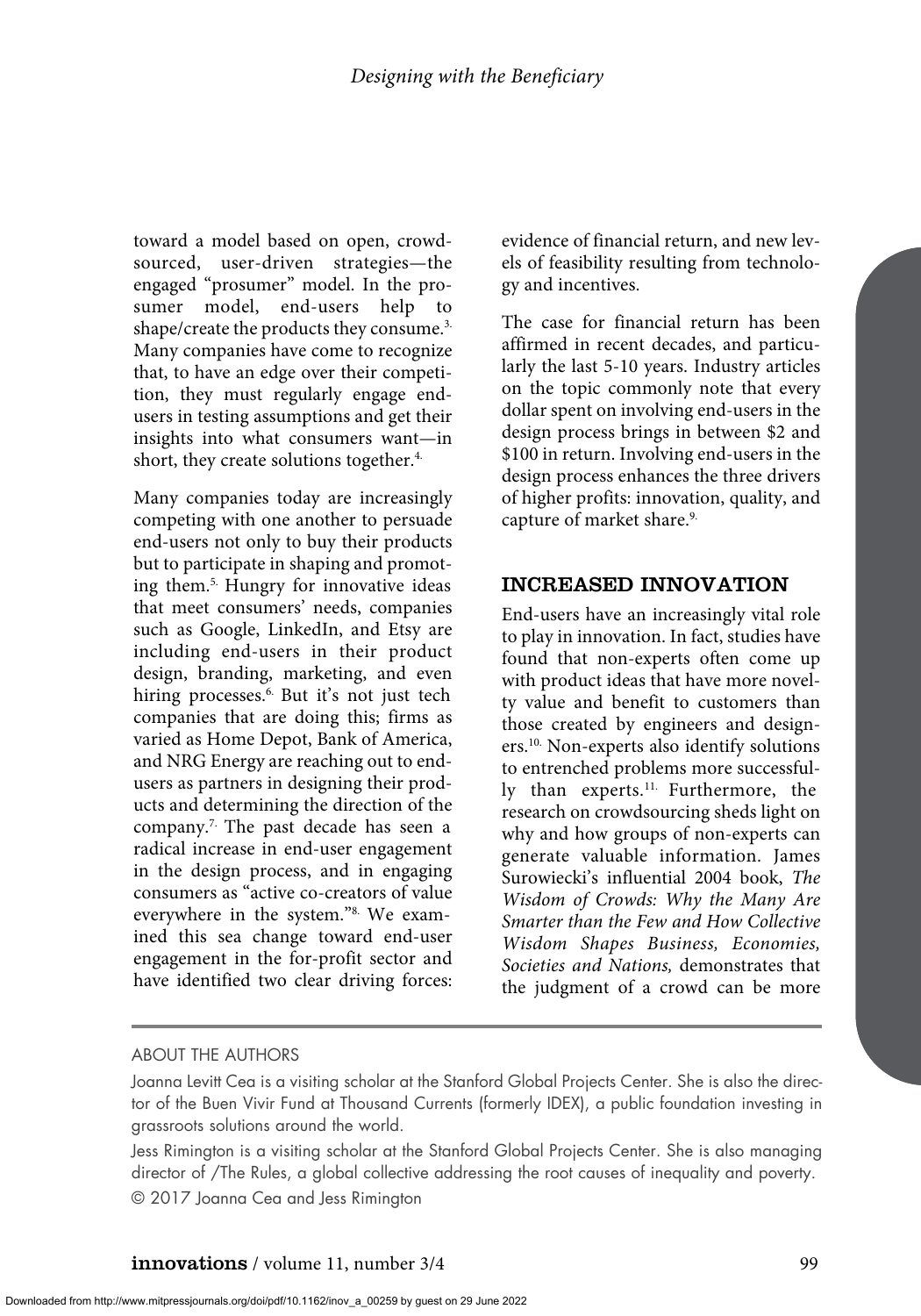effective than the judgment of even the most expert consultant, particularly when several conditions are satisfied, such as diverse perspectives among the crowd. At the heart of this phenomenon is a mathematical truism: when a sufficiently large and diverse group of people is asked to make independent predictions or assessments, the errors each makes in coming up with an answer will cancel each other out, leaving the most accurate information. $12$ .

In the decade since Surowiecki's book appeared, there has been an explosion of research and writing on crowdsourcing and the myriad ways it can generate breakthrough insights and value. As research on non-expert and crowd knowledge continues to expand, more and more companies have opened up their design and technical problem-solving processes to end-users, as a strategy to increase the likelihood of finding bright new ideas that will create winning products.

#### SUPERIOR QUALITY PRODUCTS

Diverse groups of end-users are not only excellent at solving problems and generating ideas, they are also successful in selecting and improving the best options among multiple prototypes.<sup>13.</sup> This is one reason a growing number of companies are engaging end-users in prototyping, product testing, and, increasingly, in the design process. One study shows that companies focused on the user interface and user experience in developing their product designs and applications create more effective products.<sup>14</sup> Another study reveals that robust end-user engagement results in product designs that are more attractive to consumers.15.

A key finding in our research is that endusers add significant value when they are involved in multiple stages of the design

process, including iterative discovery and feedback. End-users involved in these stages act as true thought partners with the company's designers and technical experts. Extensive research by Venkat Ramaswamy, a leading scholar on this topic, has found that superficial attempts to involve end-users do not produce the significant innovation, quality, and financial returns enjoyed by companies that embrace the "co-creation paradigm."<sup>16.</sup> Ramaswamy points out that, in companies that are not fully into co-creation, end-users

are researched, observed, segmented, targeted, marketed at and sold to by people from the firm, but they are not engaged in any deep, meaningful interaction with the firm, especially on their terms… The firm decides what the "touch points" are and how the relationship with the individual is defined. Individuals do not get to decide what they can share with the firm but instead must answer the questions asked of them at the focus group. They do not participate in the design of the product or service or program, but they are only presented with an offering designed for them by the firm…They are left with a yes-or-no decision…This firm-centric paradigm of the conventional enterprise has served us well for many years, but it is rapidly becoming outmoded.17.

The research of Ramaswamy and others is showing that, if end-user engagement is to result in superior products, services, and experiences, companies must move toward a model in which they develop their products jointly with stakeholders and build opportunities for sustained connection and co-creation with endusers.18.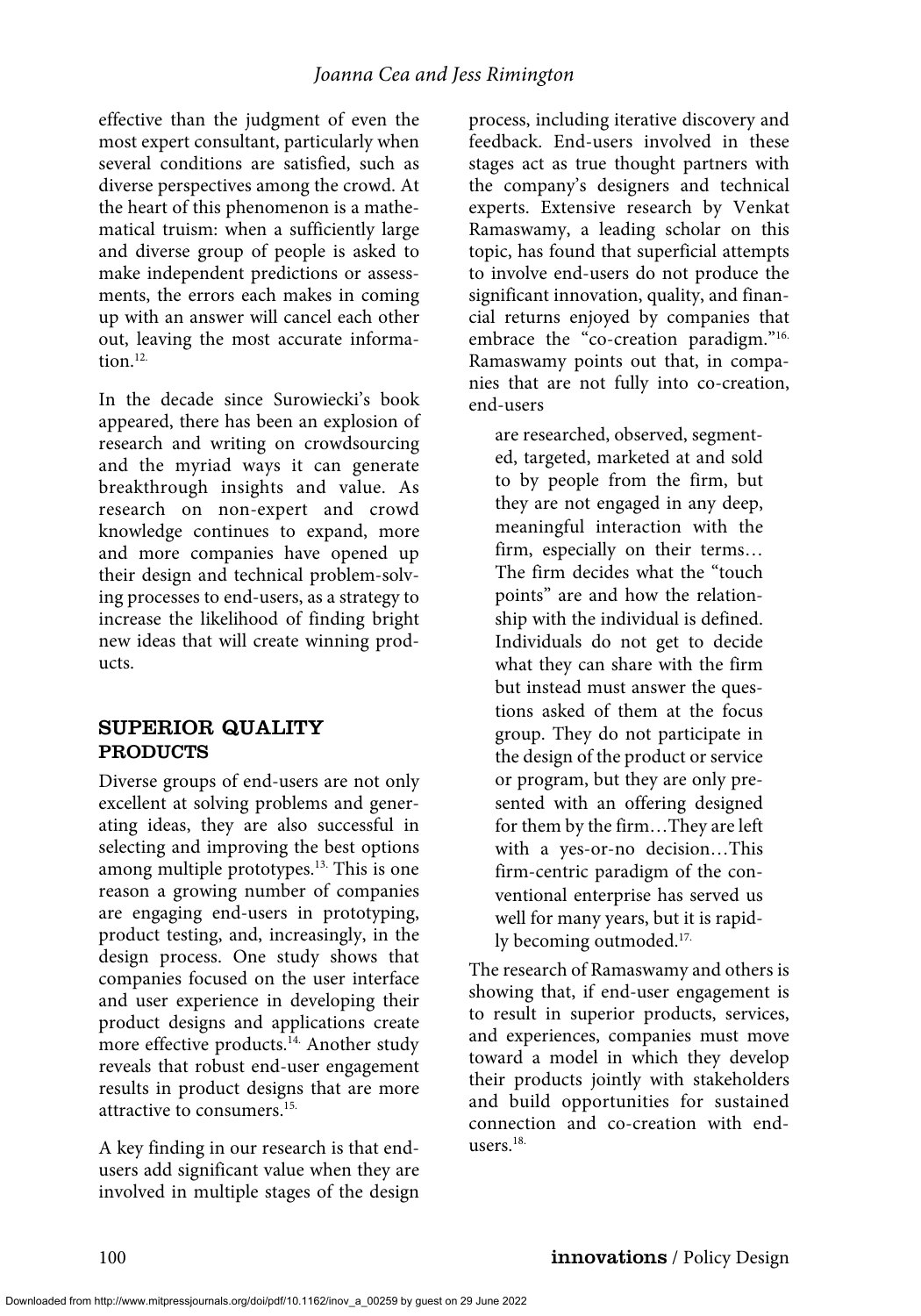# CAPTURING MARKET SHARE

Recent research in psychology and behavioral science demonstrates that engaging end-users leads not only to new ideas and better products but to increased brand loyalty, customer retention, and users' active promotion of preferred brands.<sup>19.</sup> Indeed, a key element of the prosumer revolution is engaging end-users as volunteer marketers. Today's leading companies are recognizing increasingly that their success rests on being able to mobilize end-users as loyal advocates of their brands and products, particularly via social networks.20.

The importance of this development is affirmed by the growing number of companies that exist solely to help other firms engage users in a co-creative capacity; this includes hundreds of companies that are tracked on crowdsourcing.org. Companies increasingly see investing in user-driven design and co-creation as an essential strategy to increase innovation, quality, and market share; to inform the investments and direction they pursue; and to decrease risk.<sup>21.</sup>

Our research findings show that strong financial returns were not the only thing that sparked the for-profit sector's sea change toward user-driven design over the past decade. This shift was also influenced by three related factors that increased the feasibility of end-user engagement: an evolution in the method of involving end-users in product design, new tools for engaging end-users at scale, and increasing pressure from investors to test assumptions about new products with end-users.

# THE EVOLUTION OF METHODS

Today's practice of involving end-users in designing better products has its roots in the political and civil rights movements of the 1960s and 1970s, which spurred

design theorists and practitioners to reevaluate and update to their own practices.<sup>22.</sup> These shifting times gave birth to participatory design processes that actively involved the potential and current users of a system in its design. Participatory design appeared first in the for-impact sector in contexts such as urban planning and public health, where end-user engagement was motivated by goals of democratization, equity, and citizen empowerment.<sup>23.</sup>

The mid-20<sup>th</sup> century also saw the application of participatory design approaches in engineering and for-profit product development, as companies realized that greater interaction with end-users was leading to the faster development of key ideas.24. These pioneering efforts generated numerous design tools and techniques such as usability testing, mock-ups, prototyping, and even role-playing, which are now standard practice across many industries.25.

In the late 1980s and 1990s, user-centered design became the new standard, as users were elevated from "guinea pigs" to codevelopers of systems and products.<sup>26.</sup> In the 2000s, global design firm IDEO popularized what it calls human-centered design, which focuses on having empathy for users. In short, human-centered design encourages practitioners to engage end-users as complex, insightful actors who play a critical role in determining how a new product or service can add value to their lives, organizations, and communities.

As it became clear that this approach to design was behind many successful commercial goods, companies began employing a user-centered design approach in more and more contexts—from hardware, to user interface systems, to user experiences, to corporate strategy, and even to enhance the functioning of complex organizations and multi-stakeholder systems. Most recently, as design has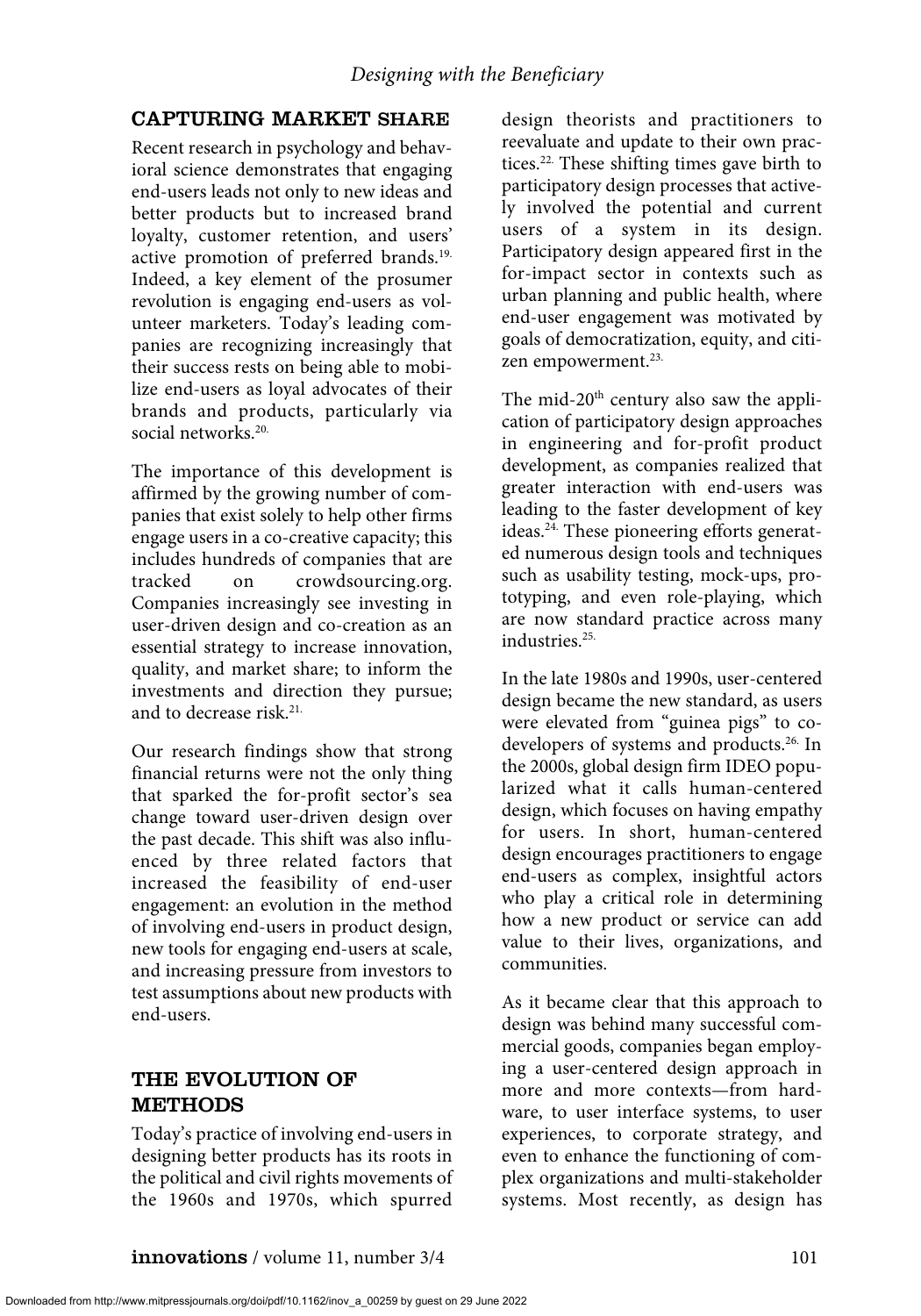moved away from the world of products, these tools have been adapted and extended into a distinct new discipline: design thinking.27.

Design thinking is deeply rooted in human-centered design. It has been adopted by diverse fields and actors throughout the for-profit sector, including IDEO and superstar companies such as Apple.<sup>28.</sup> Design thinking requires practitioners to let go of long-held preconceptions about the roles of the designer and the end-user and to recognize the end-user as a partner in the process of iterative discovery. This approach has taken off like wildfire across the sector and has been rapidly established as mainstream best practice. In sum, the rapid evolution over the past half-century of engaging end-users in design and decision making has inspired a new mindset and best practices.

# THE ADVENT OF NEW TOOLS

An important driver of the shift to usercentered design is the rise of crowdsourcing, which is generally defined as an open call to anyone or to members of certain target groups to take part in completing a task. The boom in crowdsourcing over the past decade has incentivized an array of approaches that allows companies to source information from or delegate tasks to individuals across the world. Crowdsourcing has become a key way to enable co-creative engagement with endusers at scale.

As the desire to engage end-users in the design process has grown, so has the diversity and range of crowdsourcing. Crowdfunding efforts allow individuals to be end-users by investing in a shared goal. Distributed knowledge platforms enable end-users to contribute information to a shared knowledge hub, such as posting geographic coordinates or product ratings. Crowd creativity and open innovation tools allow end-users to offer ideas for solving a problem, challenge, or opportunity.

The popularity of crowdsourcing and the exponential growth in connective technologies has seeded diverse forms of enduser engagement. It also has changed the paradigm for the scope, scale, and ease of conducting such processes.

# INVESTMENT HAS SHIFTED STANDARDS

In the past decade, the Lean Startup methodology first proposed by Eric Ries has contributed to the revolution in how we think about bringing new products and services to market.<sup>29.</sup> Ries' 2011 book, *The Lean Startup: How Today's Entrepreneurs Use Continuous Innovation to Create Radically Successful Businesses,* debuted at number two on the *New York Times* Best Seller list, immediately becoming a must-read for entrepreneurs. The book advocates testing ideas early in "minimal viable product" form, rather than making a massive investment in a new product launch before learning whether people will want the item.<sup>30.</sup> One of Ries' key recommendations is that startups rigorously test their ideas with end-users right from the start.

This commonsense approach has influenced investors as much as it has entrepreneurs.31. Being able use evidence-based testing to prove that an entrepreneur understands and can provide what the customers want is becoming a prerequisite to raising funding. For today's savvy investors, robust user testing is increasingly seen as a basic part of the proof-ofconcept, due diligence, and in some cases the de-risking required for investors, who increasingly expect to provide early stage funding to enable such proof of concept. Investors are thus creating new incentives and resources for companies to engage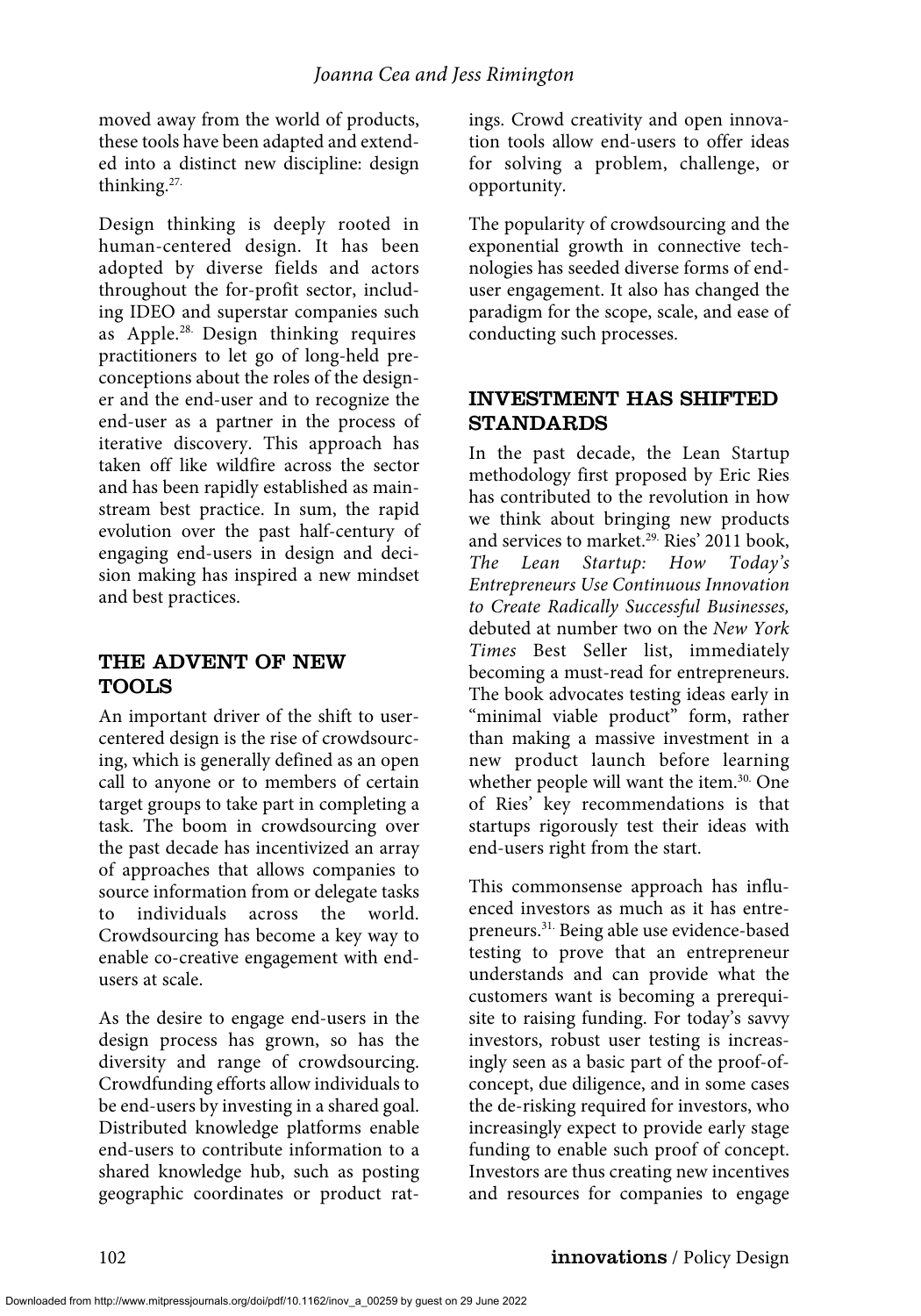end-users in depth and at scale when shaping the company's direction and product line.<sup>32.</sup>

## IS THE FOR-IMPACT SECTOR LISTENING?

Designing with end-user input is now mainstream practice across the for-profit community and is growing in scope and form. But is this same shift occurring in the for-impact sector? In our research to date we find that relatively few for-impact institutions have formal procedures or requirements for testing ideas with endusers before launching a new project or service. Moreover, we often find an apparent contradiction in our interviews with the staff members and leaders of forimpact institutions. On the one hand, most interviewees affirm that their organization does not regularly engage endusers in testing and shaping ideas prior to launch, yet most express frustration that this is not happening. They agree that it would bring value to their work and say they want their organization and the sector to do more of it.

A recent blog post by a director at Ashoka points to the same phenomenon that we are finding in our interviews:

I've met many bright [social enterprise] founders bringing a fantastic product to market that could transform the lives of millions of people living at the base-of-the-pyramid. Solar lanterns, water purifiers, clean cook-stoves, water-free toilets, drip irrigation systems—the list is long and impressive.

But how many actually met their customers before they built a product and went off to sell them? Depressingly few.

I remember one enterprise that distributed affordable eye-glasses to impoverished rural kids in India. It would have made a huge difference to their education. Yet a surprising number of the glasses were broken or "lost" very quickly. Why? Because the (early versions) of the glasses were just plain ugly. It turns out children at the base-of-the-pyramid are the same as kids all over the world—they care how they look in front of their peers. Design thinking would have found that out quickly.<sup>33.</sup>

This example illustrates the waste, misguided investment dollars, and missed opportunity to have a positive impact that can result from failing to collaborate with the end-user in product design. It also affirms what we are finding in our interviews—that the for-impact sector is systematically failing to listen to its endusers.

# WHY IS THE FOR-IMPACT SECTOR FAILING TO LISTEN?

Our research to date suggests that failing to listen to users stems from the entrenched formal procedures applied in the for-impact sector, and from a mindset that pervades our sector. Our interviews illuminated some of the obstacles to creative partnering with end-users, as well as key opportunities to move our sector toward the kind of outcomes we all desire.

Thus far our interviews point to two systemic phenomena that are occurring across the for-impact sector, which we refer to as end-user exclusion and consolidation of influence. We define end-user exclusion as systematically leaving out, blocking, or ignoring input from the people for-impact initiatives are intended to benefit. Our interviewees made it clear that excluding end-users from the decision-making processes is prevalent across the sector. As one interviewee noted,

Our organization's existence relied on satisfying investor and donor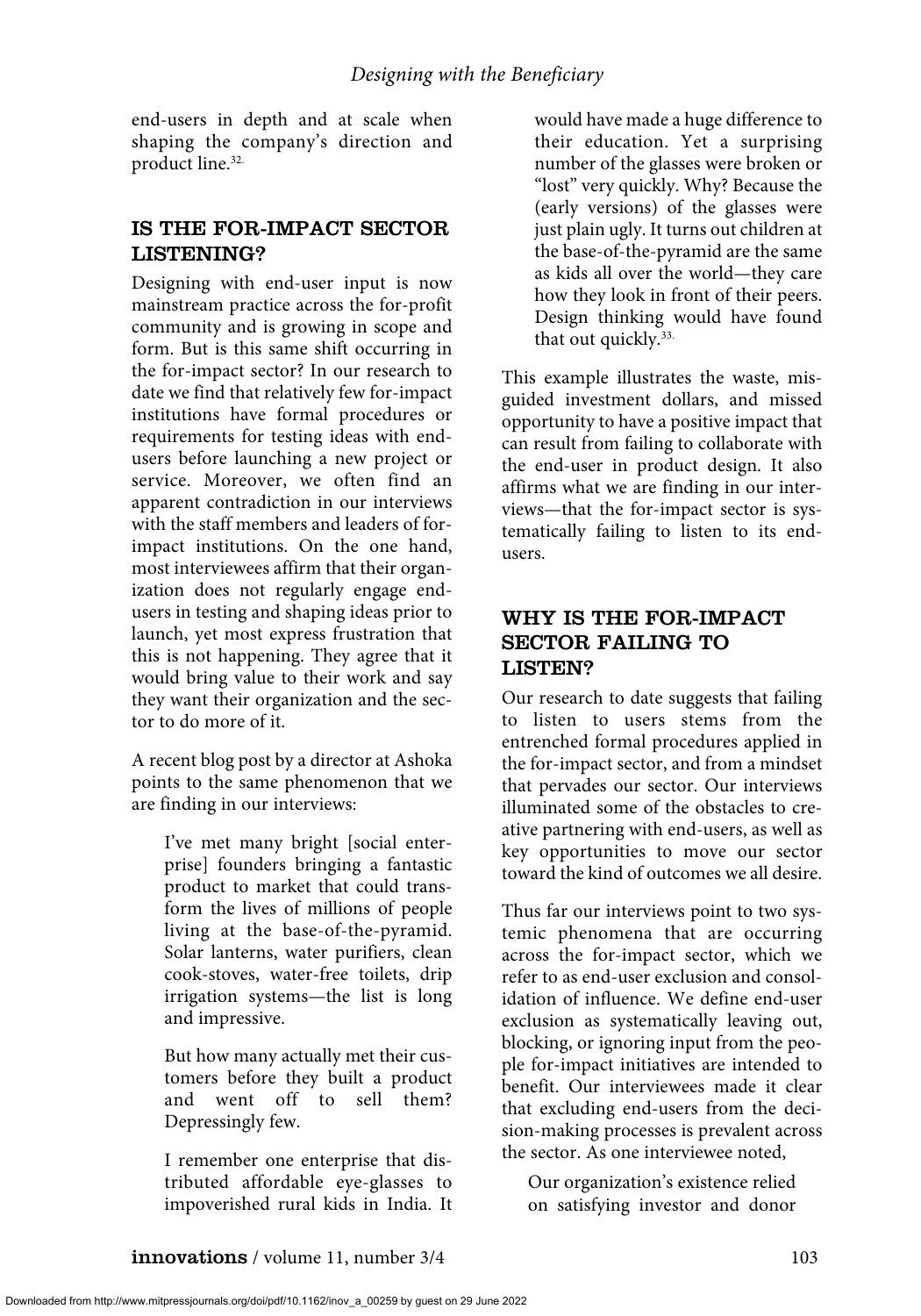demands. There was no built-in mechanism to include end-users in a meaningful way. While we would sometimes solicit feedback from the business leaders we invested in, we rarely reached the farmers or artisans we were ultimately serving. The culture divide was too great and the incentive to do that difficult work was not there.

When we asked interviewees to analyze why this is occurring, they pointed to a number of "broken incentives" that drive for-impact entrepreneurs and advocates to respond to donors/investors but not to end-users. One of the most common broken incentives is for-impact funders' failure to invest in the preliminary development stages, which prevents organizations from testing their ideas before a new program or service is put in motion. There is also little engagement with endusers to help get an idea right. This contrasts sharply with the for-profit sector, where early-stage investors commonly provide seed funding for the proof-ofconcept cycles and user engagement in prototyping.

Interviewees also pointed out that excluding end-users is not only an issue in the design stages of specific programs, campaigns, or initiatives. It starts at the stage where priorities are set for entire organizations, agencies, and even fields. This leads us to the second systemic phenomenon, consolidation of influence, which we define as a persistent monopoly on decision-making power and designer authority in crafting the impact agenda. Many interviewees pointed out that only two parties are present while an impact agenda is being set: donors/investors, and entrepreneurs/advocates, such as executive directors or program staff. Interviewees noted further that donors/investors wield the most influence within this two-party dialogue.

Perhaps most striking is that the majority of interviewees brought up the sector mindset that makes designing with endusers appear impossible or unnecessary. The following quotes highlight key points on this subject:

- There is a problem that our sector is focused on: How can we get the community to talk to us? But the bigger question is: How can we trust the community, and how can we truly believe that the community is just as smart as us? We have been trained…to think that we are smarter than the community. We have to un-train ourselves from this mentality.
- How do we create leverage points? I see two key factors: resources—the kind of seed capital and proof-of-concept investment that we see in the for-profit sector—but also mindset. We have to recognize that the problem is not just resources or not just risk-aversion on the part of funders. People within the sector are also very rigid, with stubborn ideas about what creates impact. They are sure they know…[and] don't need to test their assumptions.
- In the for-impact sector, we still believe and assume that we know about people.

Interviewees frequently pointed to this sector-wide mindset as an obstacle to end-user engagement, which spurred us to investigate how it originated and why it persists. In a literature review of the origins of the for-impact sector, we found that the answer may be largely a history lesson. We focused our historical analysis on the United States because of its influential role in creating and shaping the growing for-impact sector.<sup>34.</sup>

Our research places the birth of the U.S. for-impact sector in the late 1800s, when, in the evolution of the American concept of self-governance, civil society was acknowledged to be a viable and conven-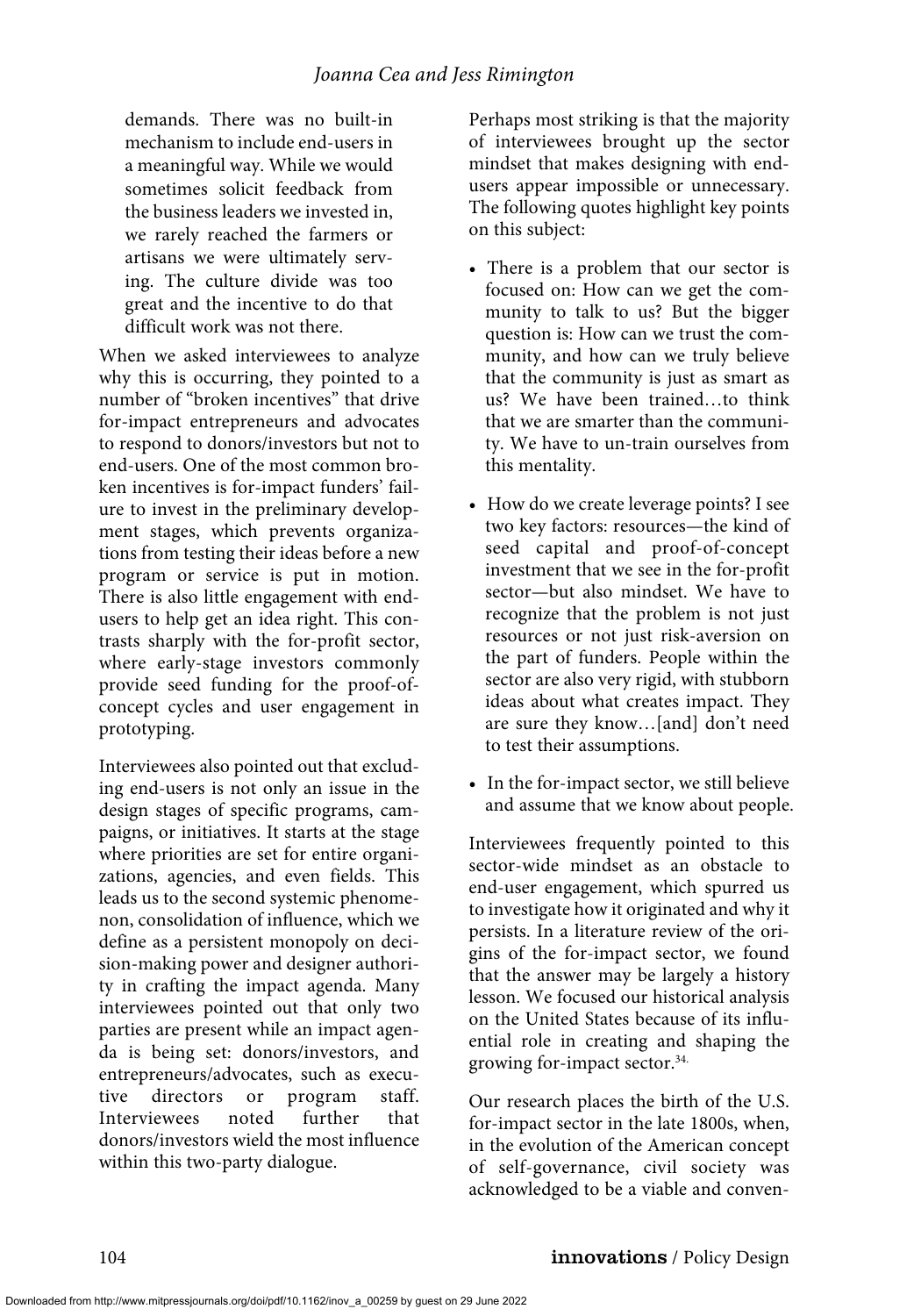ient method of providing social welfare. Philanthropy simultaneously emerged as the elite's response to the extreme inequality of the Gilded Age. Players such as Rockefeller and Carnegie established the first large-scale foundations and spurred the creation of a sector that came to see "doing good" as a sector with its own science, community of practice, experts, and acting bodies.<sup>35.</sup> This essentially professionalized the idea of doing good for others, and did so on a scale that attracted millions of dollars in investments. The sector was expanded in the mid-20<sup>th</sup> century, when international development became a way to mitigate Europe's colonial legacy while justifying the United States' growing political influence across the globe.<sup>36.</sup>

The twin legacies of colonization (justified as an effort to "civilize regions inhabited by peoples not yet able to stand by themselves under the strenuous conditions of the modern world"37.) and Gilded Age elites giving to the "less fortunate" poor are inseparable from the roots of the for-impact sector. They in fact have a very real impact on how aid continues to be delivered today. Doing good for others is still largely perceived as an action of the more fortunate visited upon the less fortunate. It is generally accepted as a oneway flow of a range of resources, including information, technology, health care and other services, and investment. The sector is built on the underlying assumption that some have the privilege to help, while others are relegated to being helped.

Early for-impact actors borrowed from other sectors to establish ways of doing business. From government they adopted a managerial, institutional ethos based in representational governance. From the for-profit sector they took exclusivist, competitive professionalism and specialization. From the citizen elite, still strongly influenced by European notions of noblesse oblige, they embraced discretion, authority, confidentiality, and consolidation of resources. From the zeitgeist of the times—when women were not considered fit for public office, African Americans were viewed as less than human, and landownership was still a ticket to entry in some realms—they extrapolated that only some were fit to participate in doing good. The operating methods of the emerging for-impact sector were further influenced by social Darwinism and colonialism, both influential concepts at the time.

Our interviewees' responses suggest that an entrenched belief system is still alive today within the for-impact sector, one that holds onto the idea that only certain groups of people, with a certain kind of education, privilege, and access, have the expertise and ability to generate smart solutions to entrenched social ills. As one interviewee observed,

I think that resources and power have always been conflated. Even our earliest myths show that as humans… [we have a] cultural expectation that someone who has more things and access to more resources is somehow better than others or more powerful. ... [We] still operate in ways that assume that they are smarter.

Interviewees also pointed out that elevating certain forms of knowledge and the people who are experts in this knowledge—perpetuates a power dynamic of investors, entrepreneurs, and advocates who assume they "know best" what the end-user wants or needs. As one interviewee noted, "We need a shift in culture; maybe we should be more mission agnostic—that is, not be so stubborn and egotistic about assuming we know what people want and what is the best way to deliver it."

Interviewees have noted that, while current practices in the for-impact sector may involve asking end-users to report on challenges with a service or program, or

Downloaded from http://www.mitpressjournals.org/doi/pdf/10.1162/inov\_a\_00259 by guest on 29 June 2022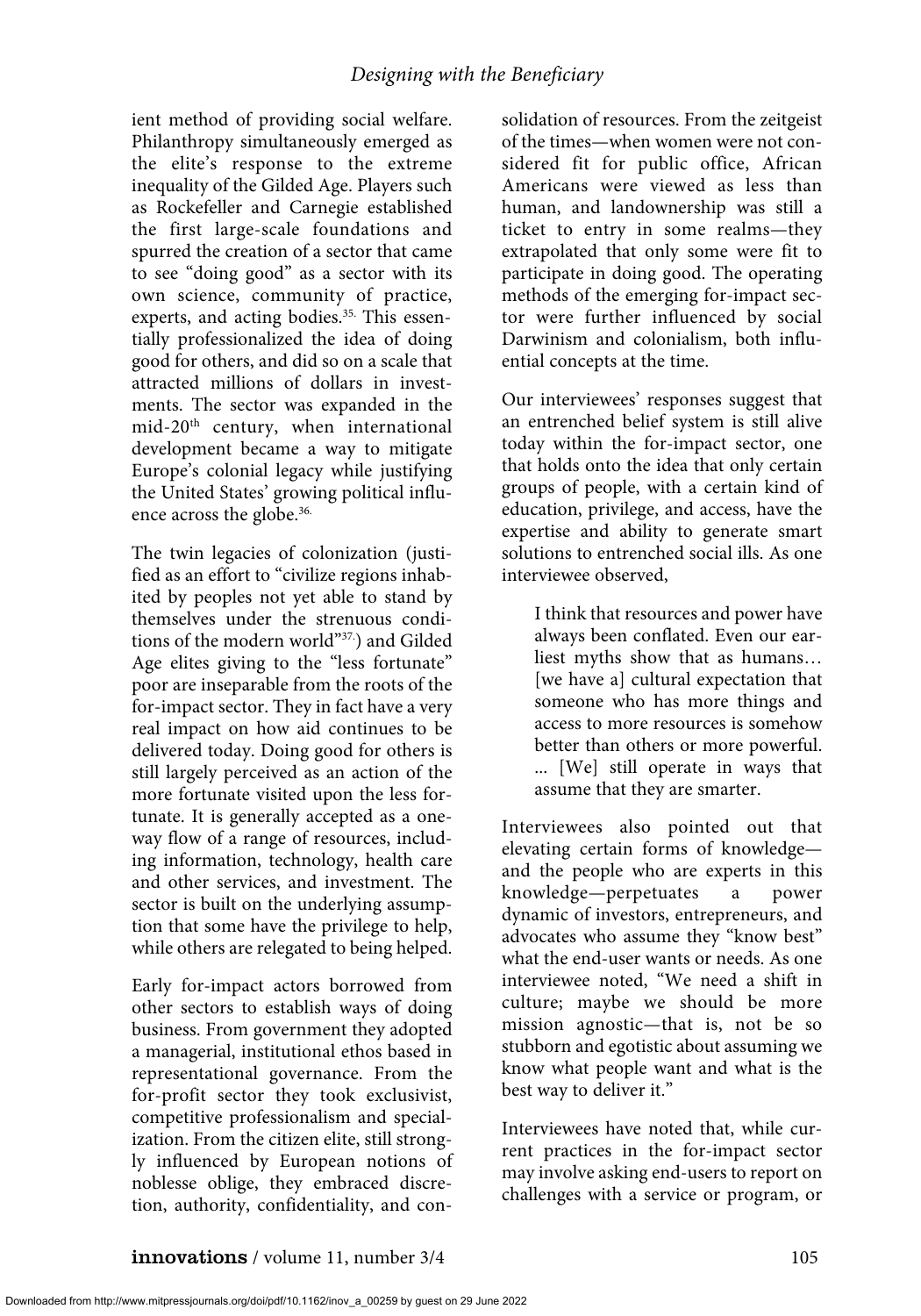to check a box saying that they have been consulted, end-users are rarely asked in earnest for their ideas, insights, and proposed solutions to the problems they face. In contrast, the for-profit sector rigorously tests assumptions about what people want by involving end-users in design and problem-solving. One interviewee summed up this comparison:

In the private sector, they are increasingly understanding the importance of the relationship between customer and company to create trust...In the development and urban planning world, when people do talk about "engagement," they tend to feel negative about it and tend to feel that it is onerous but not very productive. And to be honest, the way that engagement normally happens these days, it is not very productive!

It goes without saying that for-profit operating methods have shifted dramatically since the Gilded Age, but this level of change is not evident when looking at modern-day for-impact institutions and their Gilded Age counterparts. For example, if one assesses the structure and decision-making processes of the League of Nations (an entity explicitly set up to manage colonies) it is easy to recognize the blueprint of today's World Bank Group. So why has the for-impact sector largely remained mired in an outdated mindset and approach? The answer may lie in the powerlessness of the sector's end-users. Whereas for-profit end-users have the power to vote with their dollars and thus to decide if a company will thrive or fail, for-impact end-users have no such power. In short, the survival of for-impact institutions is not based on whether endusers want what they are delivering. Locked in an echo chamber of assumptions made alternately by entrepreneurs/advocates and by donors/investors, the sector is buffered from actual demands and trends among its end-users.

Lacking any accountability to their endusers, for-impact institutions have not been forced to update their practices and thus continue to do business as usual, which allows stereotypes to persist. Comments from our interviewees and insights gained from our analysis reveal that this environment encourages forimpact practitioners to infantilize, dehumanize, ignore, and even fear its endusers—although it may do so unconsciously. This implicitly biased mindset prevents the sector from seeing end-users' valuable expertise, even though the latest research demonstrates that their knowledge is essential for achieving quality, innovation, and optimized returns.

In sum, our research suggests that an outdated mindset persists across the forimpact sector, resulting in the exclusion of end-users and a consolidation of influence within the institutions. We should not underestimate the power of this mindset to determine which operating methods are deemed acceptable and advantageous. In the for-profit sector, the shift in mindset inspired by design thinking was a critical ingredient in the sector's revolution in end-user inclusion. What will it take to spark a similar revolution in the for-impact sector? Our research to date suggests that it will require at least three key ingredients: (1) an investment in shifting the standards, (2) using the tools and translating the methods of the for-profit sector, and (3) changing the prevailing mindset.

### AN INVESTMENT IN SHIFTING THE STANDARDS

Our research suggests that donors/investors in the for-impact sector are uniquely positioned to catalyze the practice of user-driven design.38. Some pools of philanthropic funding that are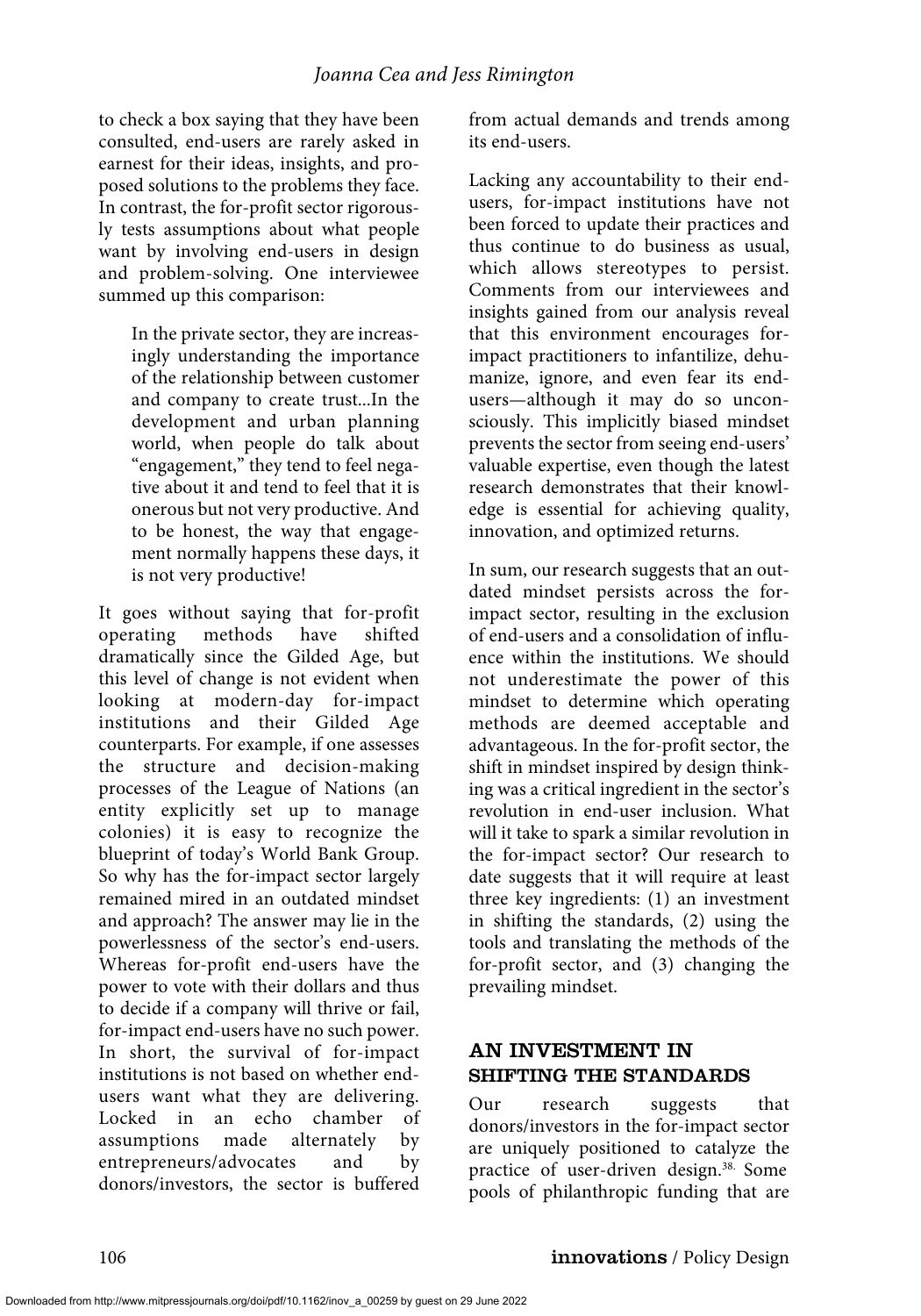currently available are analogous to the for-profit sector's seed capital, although such funding is still relatively rare among for-impact financiers and thus hard to access. Where such seed capital does exist, the sector tends to see its use as enhancing programs that are already successful and making it possible to take them to scale. For example, an inner-city program that is working well in Detroit may receive funding that helps it scale to cities across the United States.

A major limitation of this type of seed capital is that it comes in only after forimpact entrepreneurs have come up with a winning idea and demonstrated its impact. Our research finds that funding is most critically needed to finance a the process of testing and getting an idea right before being required to demonstrate its impact. Once an assumption has been tested and end-users have helped shape and hone an idea, a program can launch with confidence and anticipate its impact within a realistic timeframe. A project must continue to engage endusers throughout the cycle of a project, including the creation, evaluation, and learning phases. If appropriate, a funder can provide additional seed capital to support this process and bring the idea to scale. Ramaswamy says that the greatest benefits of the co-creation paradigm are reaped when people are engaged as active co-creators throughout the system.39.

Our interview subjects frequently pointed to the lack of funding for user-driven design in the for-impact sector. Many of them had clear ideas about the catalytic roles for-impact financiers could play in changing this situation and making such funding a regular practice:

• Funders should support some sort of proof or demonstration of citizen demand and constituency backing before fully funding a proposed initiative—what I call social capital base validation.

• [At our foundation] we first give general operating support and then we engage in co-design. That is how you create equal power and real negotiation. The grantees and communities already have the resources and your commitment. This means you invest in a better process—you bolster the infrastructure needed for a great community-driven design process.

Several interviewees pointed out that the key actors sparking such reform are often the smaller foundations, family philanthropic and investment offices, and nonendowed foundations that must raise the funds to meet their budgets every year. These actors are most willing to experiment and could become the forwardthinking venture capital catalysts of the for-impact sector.

Some may object to our argument that the pre-implementation phases of the forimpact project cycle are underfunded and counter that development banks and other large for-impact financiers invest millions of dollars in upfront feasibility, due diligence, and stakeholder engagement processes. While this is true, these processes tend to fall squarely in the firmcentric paradigm articulated by Ramaswamy, in which end-users are presented only with a take it or leave it decision at a point in the process that is determined by the financier. In other words, significant financial resources are indeed being invested in the front-end processes of the for-impact sector, but they are not effectively engaging end-users in the cocreative design process or as active cocreators of value.<sup>40.</sup>

# USING THE TOOLS AND TRANSLATING THE METHODS

With advances in crowdsourcing and connective technologies, as well as sophisticated methods of in-person end-

Downloaded from http://www.mitpressjournals.org/doi/pdf/10.1162/inov\_a\_00259 by guest on 29 June 2022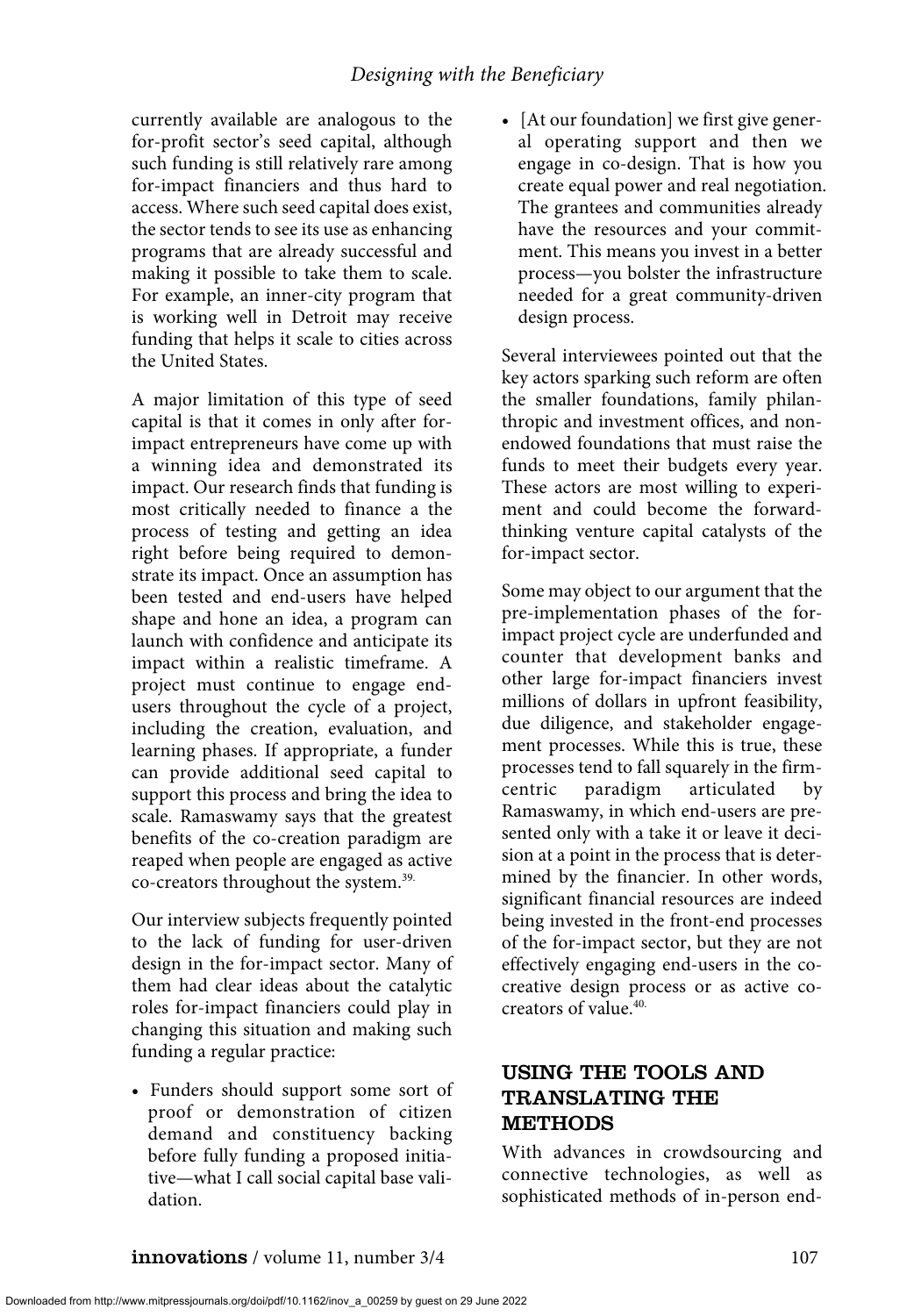user engagement, there is an amazing array of tools available that could enable the for-impact sector to engage in userdriven design at scale. Many of these tools are already being adapted to for-impact work, including OpenIDEO's platform for for-impact design challenges, Textizen's SMS-based tools for gathering end-users' input and mobilizing them to attend design and planning sessions, Concordia's fine-tuned processes for community-led, resident-centered design, and many more.

The for-profit sector is far ahead of the for-impact sector in involving end-users in the design process, and it could be tempting to simply lift their successful tools and drop them into the for-impact sector. However, our research strongly suggests that cutting and pasting the best practices of one industry and into a vastly different space can be problematic. Several interviewees expressed concern that crowdsourcing and user-centered design tools could be applied in ways that in fact undermine communities' collective decision-making processes or safeguards, such as hard-won international legal protections for indigenous peoples' right to give their free prior informed consent. As one interviewee cautioned, "Be careful, because crowdsourcing is often based on a very American, Western, individualized idea of society." Indeed, for-profit crowdsourcing methods often operate within a paradigm of individual consumer choices rather than community decision-making.

The user-driven design process for consumer products tends to engage people in their independent capacity as users of a product that will exist for a relatively short time and will have at worst a minor negative impact on end-users or others. In contrast, if for-impact end-users are engaged in designing a hydropower project or urban redevelopment plan, the lifespan of the final product will be vastly longer and the potential negative impact far greater. There also are complex leadership and organizational structures to account for among the end-users of a forimpact initiative, such as national, regional, and local government agencies, civil society organizations, community organizations, and indigenous groups, each of which has its own leadership and governance structures. Thus it may not always be appropriate or effective to engage members of a group in their individual capacity; the crowd and the process must instead be designed to respect and engage with these structures.

For-impact work will need to create and adapt methods to ensure that their design processes are responsive to these conditions, and that they respect communities' rights and decision-making authority. Fortunately, as several interview subjects pointed out, the forimpact sector already has actors with a strong record of participatory design: social movements and community organizations. One interviewee expressed this point well:

I feel that user-centered design actually comes from communityorganizing work in the Global South and [has been present] in social movements for decades. It comes directly from methods that these movements developed—and that have been taken and packaged by the [for-]profit sector in a certain way. But user-centered design is first and foremost ours, from our movements.

This quote uncovers a critically important point: when embracing new methods in the for-impact sector that truly engage all actors as innovators, we cannot view forprofit leaders as the only pioneers. We must remember that grassroots actors in the for-impact sector have been thought leaders in their own right, and we may be long overdue in recognizing and learning from their ideas and innovations.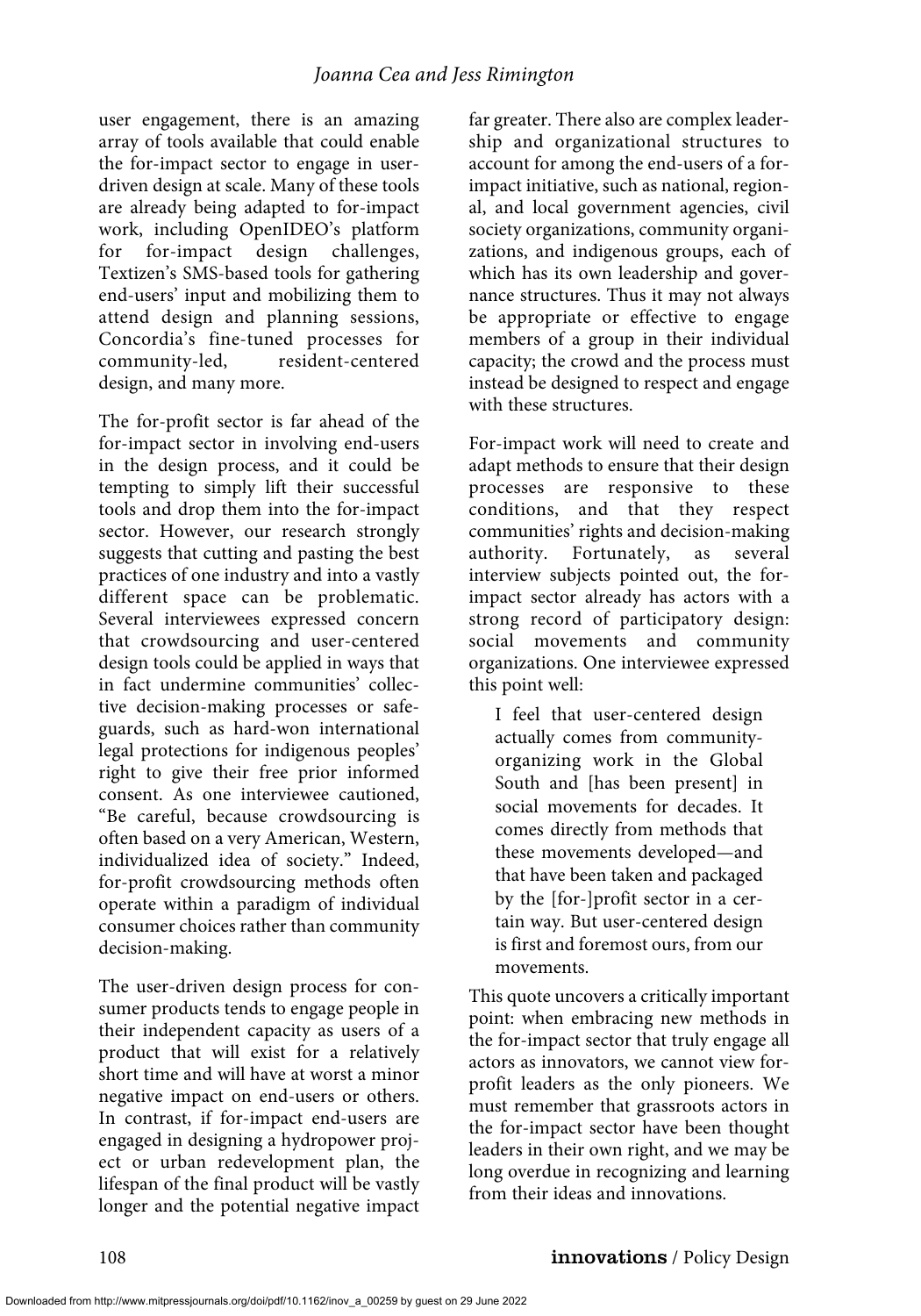# SHIFTING THE MINDSET

As society changes, so do consumers. If a company cannot get consumers to want its product or service or convince an investor that consumers will someday want their innovation, it will fold. In short, the end-user is the deciding factor in a company's success. As the end-user mindset has evolved, the companies creating products and services for them have had to innovate new ideas and deliver the promised services in the ways determined by the consumer. In the for-impact sector, however, the end-user mindset has been slow to change, which has led to the systemic phenomenon of end-user exclusion and consolidated influence.

We can draw from user-driven design methods that have proved successful in the for-profit sector, but we must do so with caution and creativity. As shown by Clark and Monk in their 2011 study of transplanting financial institution innovations from one national context into others, institutional practices that worked well in one context proved ineffective when simply cut and pasted into another without accounting for differences in the "inherited traditions and established cultural practices" of that other context.<sup>41.</sup> Clark and Monk demonstrated that innovation in institutional practices and methods must continue if the methods are to work effectively in different environments. They also found that the operating environment may need to evolve if it becomes fundamentally incompatible with the desired institutional mandate. "In other words, there are organizational workarounds in the short term…but in the long term the local environment will need to evolve such that the inputs for a successful…institution are readily available."42.

We argue that the current mindset of the for-impact sector reflects the inherited traditions and established cultural practices that Clark and Monk found to be

decisive.<sup>43.</sup> Therefore, if the for-impact sector does not adequately recognize the colonized mindset as a powerful component of the current operating environment, any attempt to include end-users in the design process will ring hollow.

Uncovering the inherited mindset of the for-impact sector creates an opportunity to choose whether to continue with business as usual or to change our operating environment. We challenge our sector to ask itself whether maintaining a mindset that undervalues and in some cases dismisses the ideas, ingenuity, and insights of the majority of the global population will allow us to employ user-driven design effectively at scale. If not, is it worth changing? In other words, do we believe systemic co-creation with endusers will generate social welfare returns that are comparable to the profits reaped by for-profit actors that co-create products with their end-users?

Our research to date strongly suggests that the answer is yes. Furthermore, we believe the sector has an opportunity to establish how to provide funding for cocreation without controlling the agenda of the entity being invested in, which contrasts with how seed funding functions in the for-profit sector. The for-impact sector is well positioned to take a leading role in both innovation and the widespread use of co-creative design with end-users. We therefore encourage the for-impact sector to invest the effort, resources, and time needed to shift the inherited mindset and release this untapped creativity.

Because the for-impact sector structure does not inherently vest its end-users with power like that held by consumers, impact actors must create incentives to encourage end-user co-creation. We argue that the catalyst for creating an array of new incentives will be philanthropic investment in seed funding to test assumptions and co-create designs with the end-user, along with adapting crowd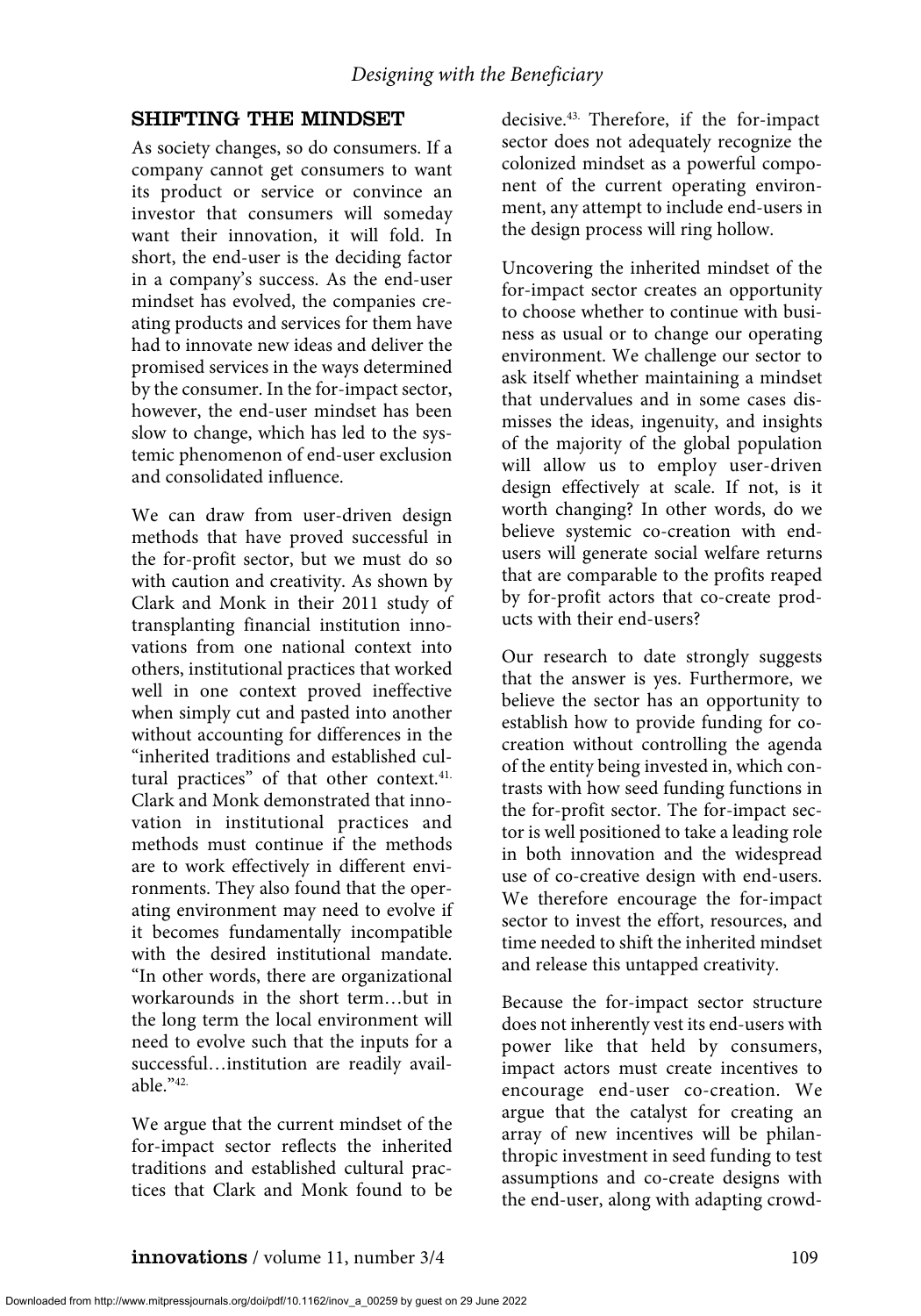sourcing tools for for-impact use, both online and in person. Once for-impact actors are involved in regular conversations, partnerships, and relationships with their end-user community, the results will help to deconstruct the rest of the old mindset. The new mindset will align with new methods that create fertile conditions for innovation that keeps pace with the changing times.

We are perhaps arriving at an unprecedented convergence between the forprofit and for-impact sectors, where the quantitative science, the business cases, and the moral imperatives are for once aligned and pointing to the same conclusion: that when we apply a mindset and methods that engage all actors within a system as capable problem-solvers, we can generate optimal results. The ongoing failure to recognize this conclusion in the for-impact sector is having very real and even dire consequences for the lives and well-being of many people with whom we share this planet. For this reason, we believe that the for-impact sector must urgently advocate and affirm the equal capacity of all people to be problemsolvers, experts, innovators, and dreamers.

1. S. Hickey and G. Mohan, *Participation: From Tyranny to Transformation? Exploring New Approaches to Participation in Development.* London: Zed Books, 2004.

- 2. N. Hall, J. Lacey, S. Carr-Cornish, and A. Dowd, "Social License to Operate: Understanding How a Concept Has Been Translated into Practice In Energy Industries," *Journal of Cleaner Production* 86 (January 2015): 301–310.
- <sup>3.</sup> G. Ritzer, P. Dean, and N. Jurgenson, "The Coming Age of the Prosumer," *American Behavioral Scientist* 56 (2004): 379–398.
- 4. V. Ramaswamy and K. Ozcan, *The Co-Creation Paradigm.* Stanford, CA: Stanford University Press, 2014.
- 5. Ramaswamy and Ozcan, *The Co-Creation*

*Paradigm*.

- 6. J. Heimans and H. Timms, "Understanding New Power." *Harvard Business Review*, 92, no. 12, (December 2014): 15.
- 7. See "Putting the Customer FIRST at Home Depot," *Bloomberg Businessweek Online*, November 5, 2010. Available at http://www.businessweek.com/managing/c ontent/nov2010/ca2010114\_996107.htm; S. Hirsch, J. Fraser, and S. Beckman, "Leveraging Business Value: How ROI Changes User Experience." *Adaptive Path Reports*, 2004. Available at http://www.adaptivepath.com/uploads/doc uments/apr-005\_businessvalue.pdf.
- 8. V. Ramaswamy, "Co-Creation of Value: Towards an Expanded Paradigm of Value Creation," *Marketing Review St. Gallen* 26, no. 6 (December 2009): 11–17.
- 9. P. Eckert, "Dollars and Sense: The Business Case for Investing in UI Design," *Fast Company* online, March 15, 2012. Available at http://www.fastcodesign.com/1669283/doll ars-and-sense-the-business-case-forinvesting-in-ui-design.
- 10. M. K. Poetz and M. Schreier, "The Value of Crowdsourcing: Can Users Really Compete with Professionals in Generating New Product Ideas?" *Journal of Product Innovation Management* 29, no. 2 (2011): 245–256.
- 11. L. B. Jeppesen and K. R. Lakhani, "Marginality and Problem-Solving Effectiveness in Broadcast Search," *Organization Science* 21 (2010): 1016–1033.
- 12. J. Suroweicki, *The Wisdom of Crowds: Why the Many Are Smarter Than the Few and How Collective Wisdom Shapes Business, Economies, Societies and Nations.* New York: Random House, 2004.
- 13. Suroweicki, *The Wisdom of Crowds*.
- 14. Eckert, "Dollars and Sense."
- 15. J. Ross, "The Business Value of User Experience," Briefing by Infragistics, Inc., 2014. Available at

http://d3.infragistics.com/wpcontent/uploads/2014/01/The\_Business\_V alue\_of\_User\_Experience2.pdf.